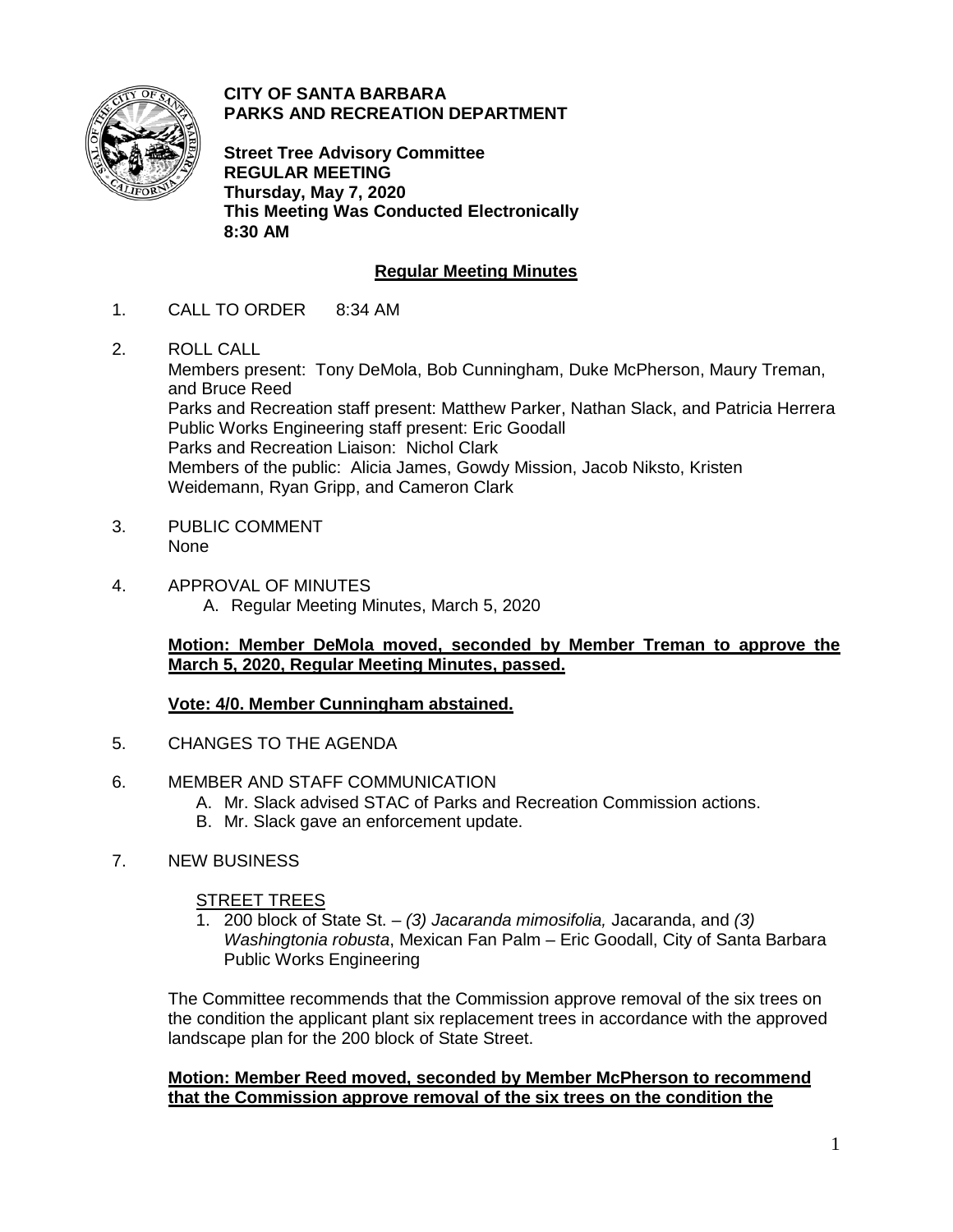### **applicant plant six replacement trees in accordance with the approved landscape plan for the 200 block of State Street, passed.**

## **Vote: 4/0/1. Member Cunningham recused himself.**

2. 1020 Chapala St. – *Platanus x hispanica,* London Plane Tree – LMA Architects on behalf of Gowdy Mission

The Committee recommends that the Commission approve the removal of the tree on the condition the applicant work with the City Arborist to find a location for a replacement street tree within the vicinity of the project.

**Motion: Member Treman moved, seconded by Member McPherson to recommend that the Commission approve the removal of the tree on the condition the applicant work with the City Arborist to find a location for a replacement street tree within the vicinity of the project, passed.** 

## **Vote: 4/0/1. Member Cunningham recused himself.**

3. 301 Mohawk Rd. – *Metrosideros excelsa*, New Zealand Christmas Tree – Jacob Niksto, Becker Henson Niksto Architects

The Committee recommends that the Commission approve the removal of the tree on the condition the applicant reduce the number of proposed *Acacia* trees and make room in the planting plan for a New Zealand Christmas Tree street tree to be planted in the parkway along Mohawk Rd.

**Motion: Member Treman moved, seconded by Member Cunningham to recommend that the Commission approve the removal of the tree on the condition the applicant reduce the number of proposed** *Acacia* **trees and make room in the planting plan for a New Zealand Christmas Tree street tree to be planted in the parkway along Mohawk Rd., passed.** 

# **Vote: 5/0.**

4. 1721 Gillespie St. – *Brachychiton discolor*, Queensland Lacebark – Cameron Clark

The Committee recommends that the Commission deny the removal.

### **Motion: Member Cunningham moved, seconded by Member Treman to recommend that the Commission deny the removal, passed.**

## **Vote: 5/0.**

5. 1618 Grand Ave. – *(5) Stenocarpus sinuatus*, Fire Wheel Tree – Brian J. **Dempsey** 

The Committee recommends that the Commission deny the removal.

### **Motion: Member Treman moved, seconded by Member Cunningham to recommend that the Commission deny the removal, passed.**